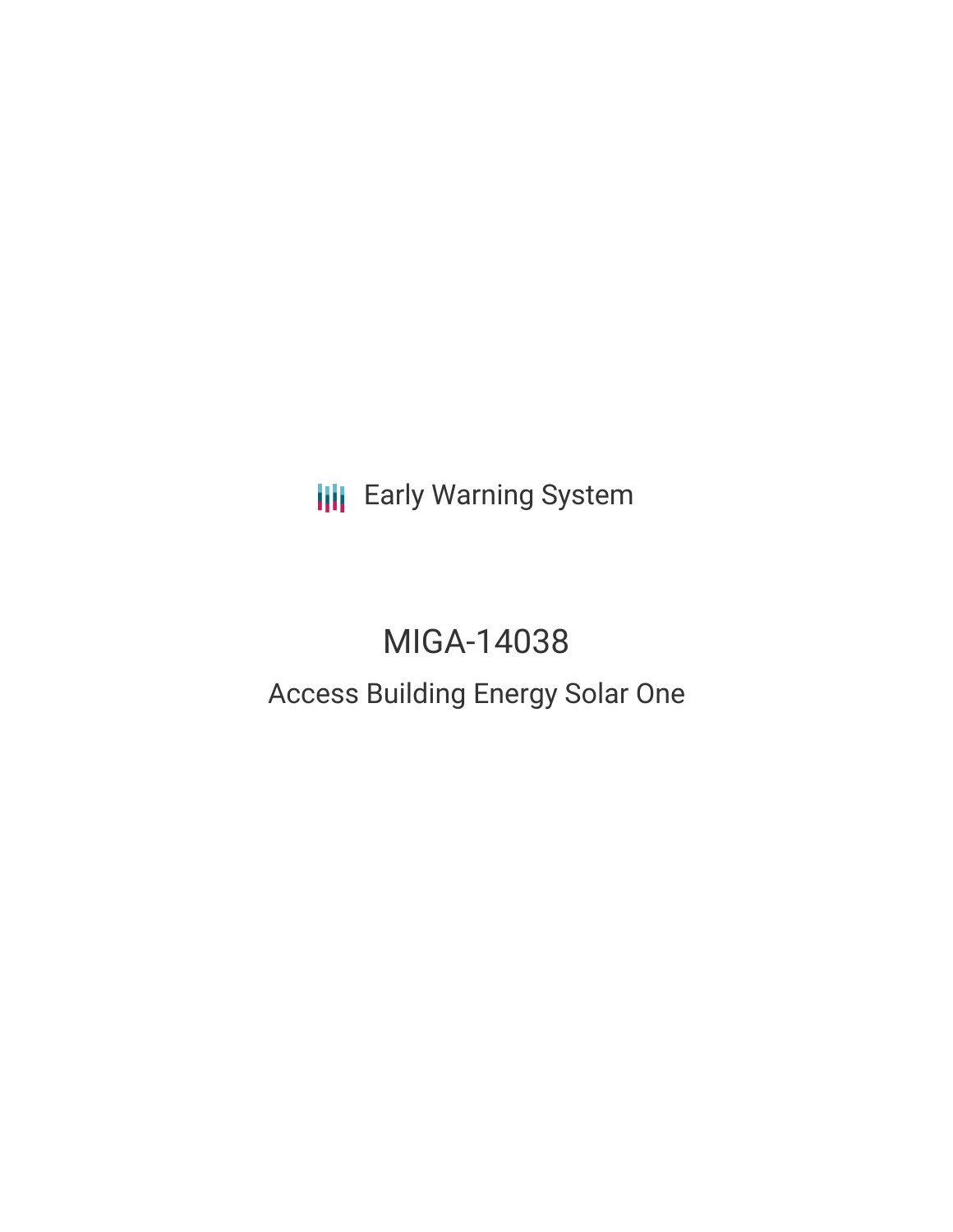

## **Quick Facts**

| <b>Countries</b>               | Egypt                                           |
|--------------------------------|-------------------------------------------------|
| <b>Specific Location</b>       | <b>Aswan Province</b>                           |
| <b>Financial Institutions</b>  | Multilateral Investment Guarantee Agency (MIGA) |
| <b>Status</b>                  | Proposed                                        |
| <b>Bank Risk Rating</b>        | B                                               |
| <b>Voting Date</b>             | 2017-09-20                                      |
| <b>Borrower</b>                | <b>EREN Renewable Energy</b>                    |
| <b>Sectors</b>                 | Energy                                          |
| <b>Investment Type(s)</b>      | Guarantee                                       |
| <b>Investment Amount (USD)</b> | $$18.20$ million                                |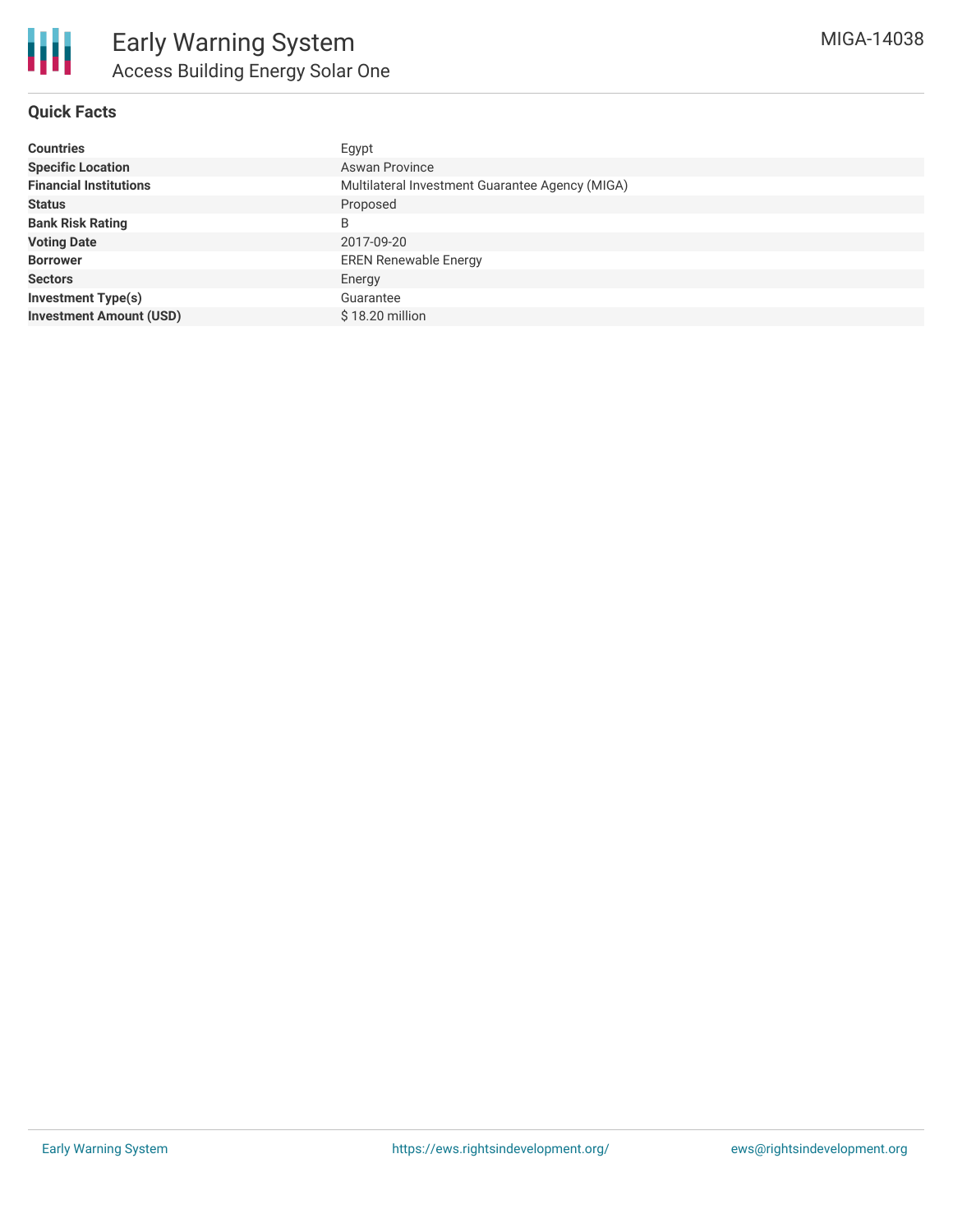

### **Project Description**

According to bank documents, Access Infra Africa and EREN Renewable Energy are seeking MIGA coverage for their equity and shareholder loan investments in a solar photovoltaic (PV) plant developed by the company Access Building Energy Solar One (ABESO). ABESO is a Special Purpose Vehicle (SPV) company owned by Access and EREN Renewable Energy responsible for managing construction and operational aspects of a 50 Mega Watt alternative current (MWAC) solar PV plant located in the Benban solar complex in the Aswan Province of Egypt (the project). The project forms part of the Egyptian government's feedin-tariff (FiT) scheme aimed at diversifying and securing Egypt's electricity supply. The European Bank for Reconstruction and Development (EBRD) is also providing long term senior debt financing to the project.

In addition to the ABESO project, Access and EREN are seeking MIGA coverage for their equity and shareholder loan investments in one additional solar plant, the Access Egypt Solar One within the Benban solar complex-covered under a separate ESRS.

The project is allocated to plot 9-2 (approximately 97 hectares (Ha)) in the Benban solar complex. As mentioned above, the plant will have alternating current capacity of 50 MWACand peak direct current capacity of 63MWDCP, and will be linked to substation 2 (SS2) on the northeastern corner of the complex via an underground 22 kilovolt (kV) transmission line following the internal routes right-of-way (RoW) installed by Egypt Electricity Transmission Company (EETC).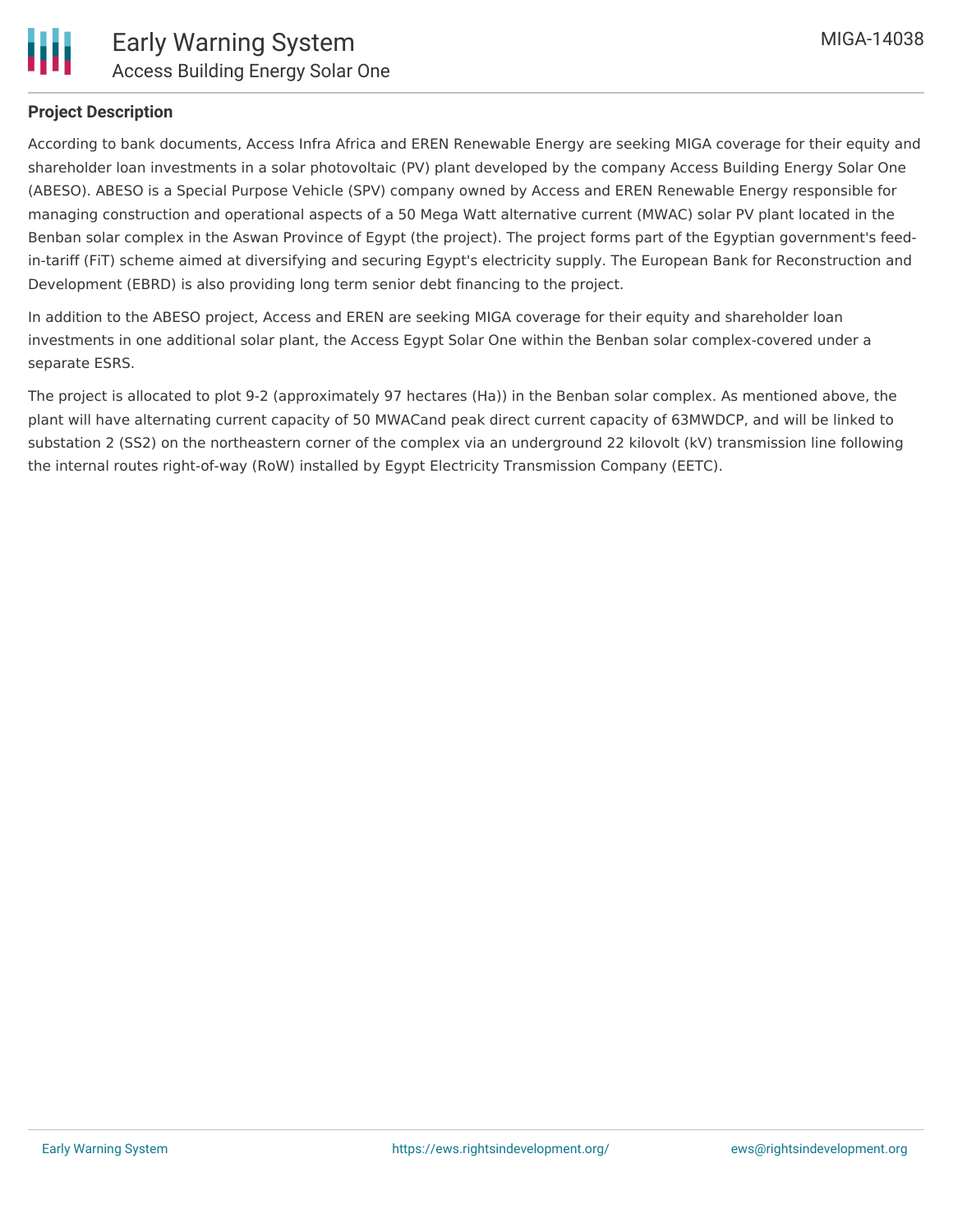### **Investment Description**

Multilateral Investment Guarantee Agency (MIGA)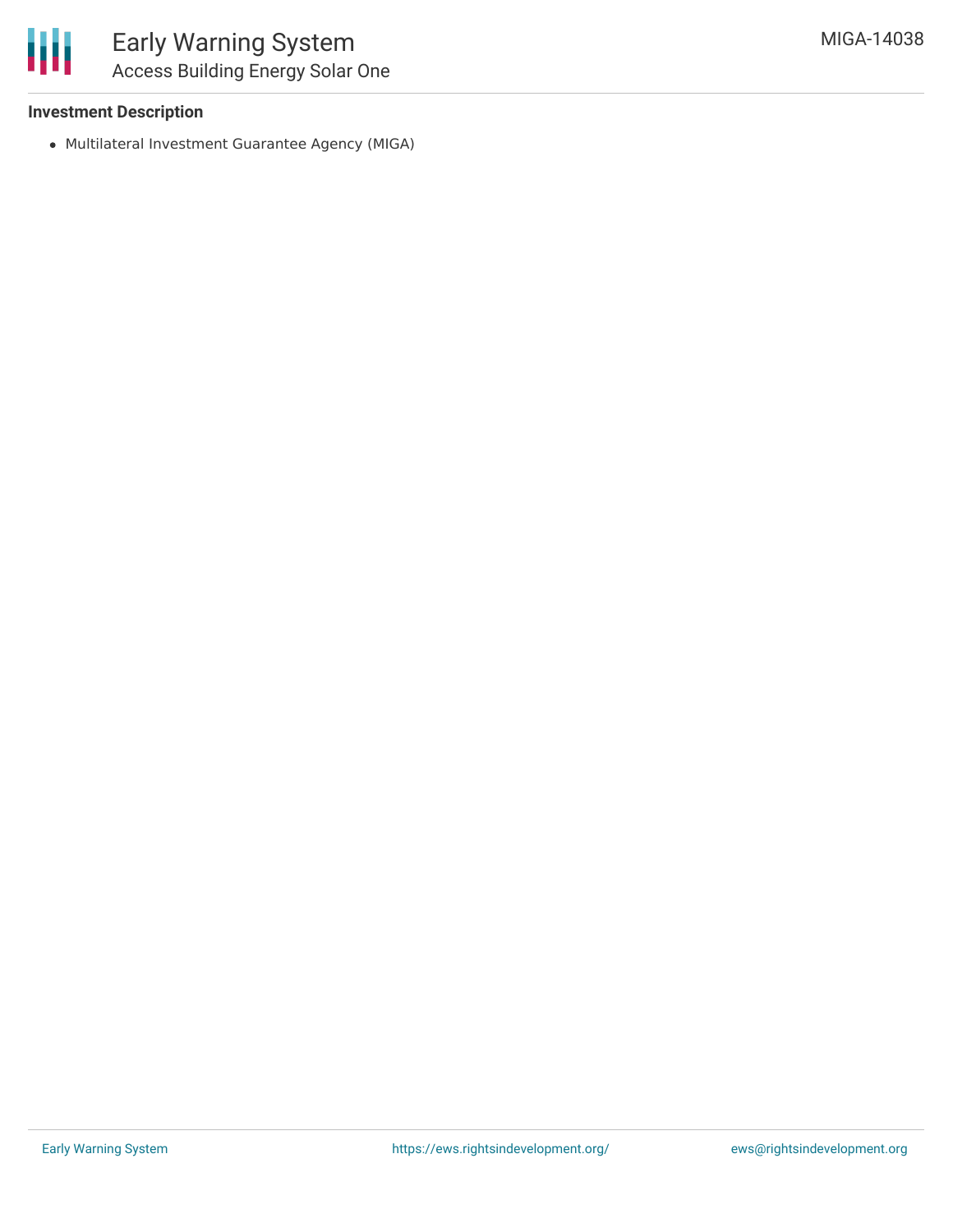

# Early Warning System Access Building Energy Solar One

| <b>Private Actor 1</b> | <b>Private Actor</b><br>l Role | <b>Private Actor</b><br><b>Sector</b> | <b>Relation</b> | <b>Private Actor 2</b>     | <b>Private Actor</b><br>2 Role | <b>Private Actor</b><br>2 Sector |
|------------------------|--------------------------------|---------------------------------------|-----------------|----------------------------|--------------------------------|----------------------------------|
|                        |                                |                                       |                 | Access Infra Africa        | Investor                       |                                  |
|                        |                                |                                       | $\sim$          | EREN Renewable Energy S.A. | Investor                       |                                  |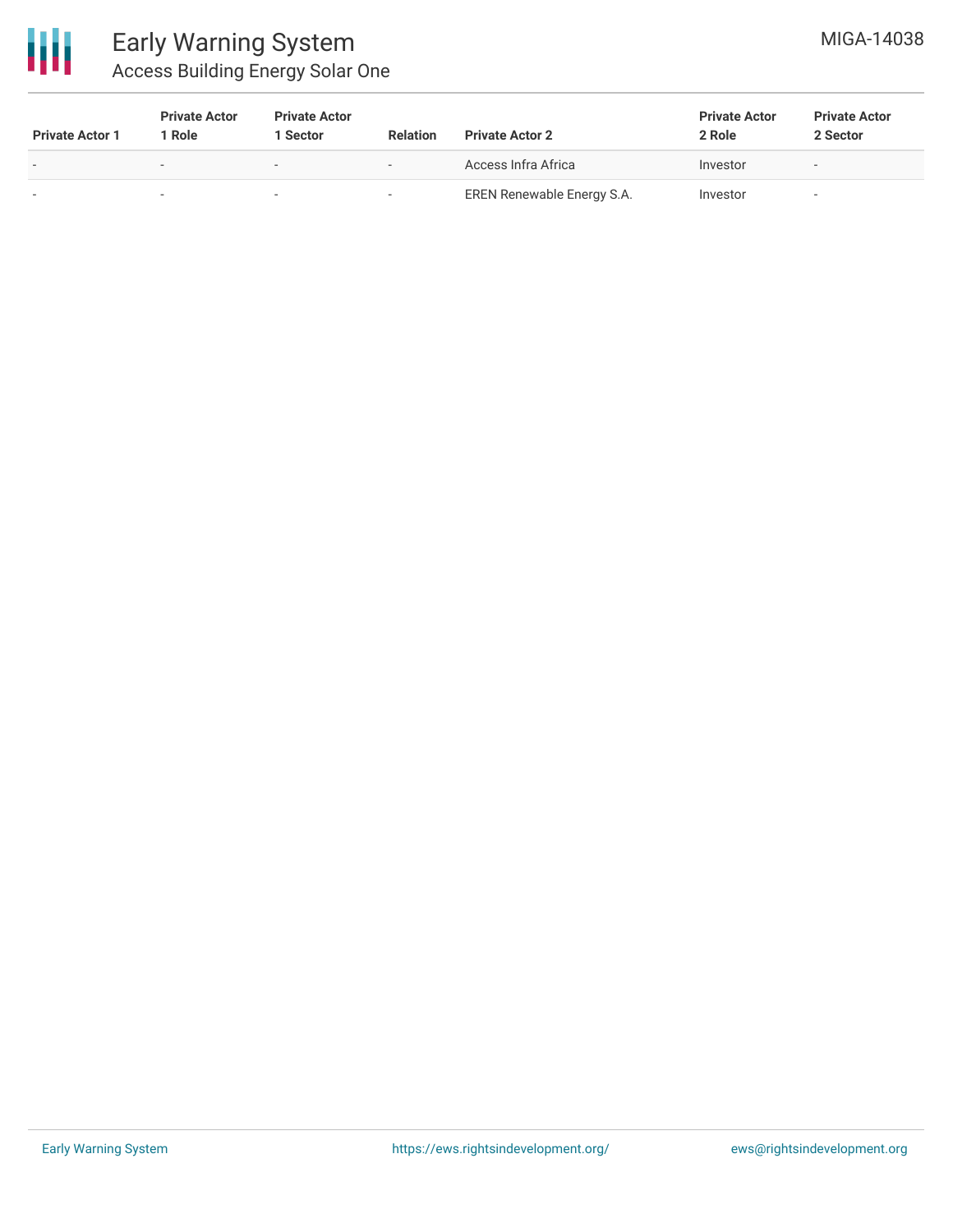

### **Contact Information**

\*Contact information not provided at the time of disclosure\*

#### **ACCOUNTABILITY MECHANISM OF MIGA**

The Compliance Advisor Ombudsman (CAO) is the independent complaint mechanism and fact-finding body for people who believe they are likely to be, or have been, adversely affected by an IFC or MIGA- financed project. If you submit a complaint to the CAO, they may assist you in resolving a dispute with the company and/or investigate to assess whether the IFC is following its own policies and procedures for preventing harm to people or the environment. If you want to submit a complaint electronically, you can email the CAO at CAO@worldbankgroup.org. You can learn more about the CAO and how to file a complaint at http://www.cao-ombudsman.org/